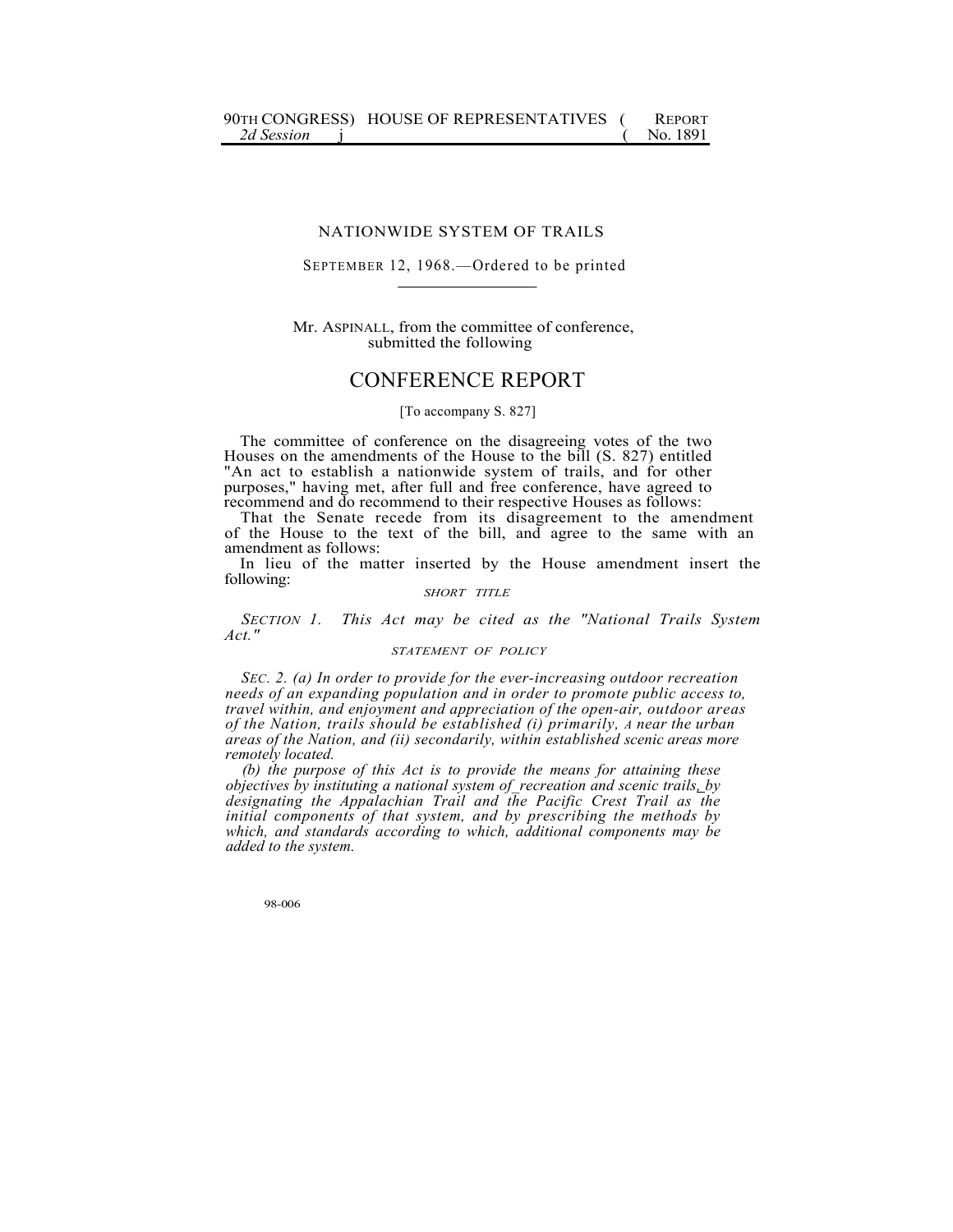## *NATIONAL TRAILS SYSTEM*

*SEC. 3. The national system of trails shall be composed of*— *(a) National recreation trails, established as provided in section 4 of this Act, which will provide a variety of outdoor recreation uses in or reasonably accessible to urban areas.* 

*(b) National scenic trails, established as provided in section 5 of this Act, which will be extended trails so located as to provide for maximum outdoor recreation potential and for the conservation and enjoyment of the nationally significant scenic, historic, natural, or cultural qualities of the areas through which such trails may pass.* 

(c) *Connecting or side trails, established as provided in section 6 of this Act, which will provide additional points of public access to national recreation or national scenic trails or which will provide connections between such trails.*

 *The Secretary of the Interior and the Secretary of Agriculture, in consultation with appropriate governmental agencies and public and private organizations, shall establish a uniform marker for the national trails system.*

#### *NATIONAL RECREATION TRAILS*

\_ *SEC. 4- {a) The Secretary of the Interior, or the Secretary of Agriculture where lands administered by him are involved, may establish and designate national recreation trails, with the consent of the Federal agency, State, or political subdivision having jurisdiction over the lands involved, upon finding that*—

(?) *such trails are reasonably accessible to urban areas, and (ii) such trails meet the criteria established in this Act and such supplementary criteria as he may prescribe.*

*(b) As provided in this section, trails within park, forest, and other recreation areas administered by the Secretary of the Interior or the Secretary of Agriculture or in other federally administered areas may be established and designated as "National Recreation Trails" by the appropriate Secretary and, when no Federal land acquisition is involved*—

*(i) trails in or reasonably accessible to urban areas may be designated as "National Recreation Trails" by the Secretary of the Interior with the consent of the States, their political subdivisions, or other appropriate administering agencies, and, or*

*(ii) trails within park, forest, and other recreation areas owned or administered by States may be designated as "National Recreation Trails" by the Secretary of the Interior with the consent of the State.*

## *NATIONAL SCENIC TRAILS*

\_ *SEC. 5. (a) National scenic trails shall be authorized and designated only by Act of Congress. There are hereby established as the initial National Scenic Trails:*

*(1) The Appalachian Trail, a trail of approximately two thousand miles extending generally along the Appalachian Mountains from Mount Katahdin, Maine, to Springer Mountain, Georgia. Insofar as practicable, the right-of-way for such trail shall comprise the trail depicted on the maps identified as "Nationwide System of Trails, Proposed Appalachian Trail, NST-AT~101-May 1967", which shall be on file and available for public*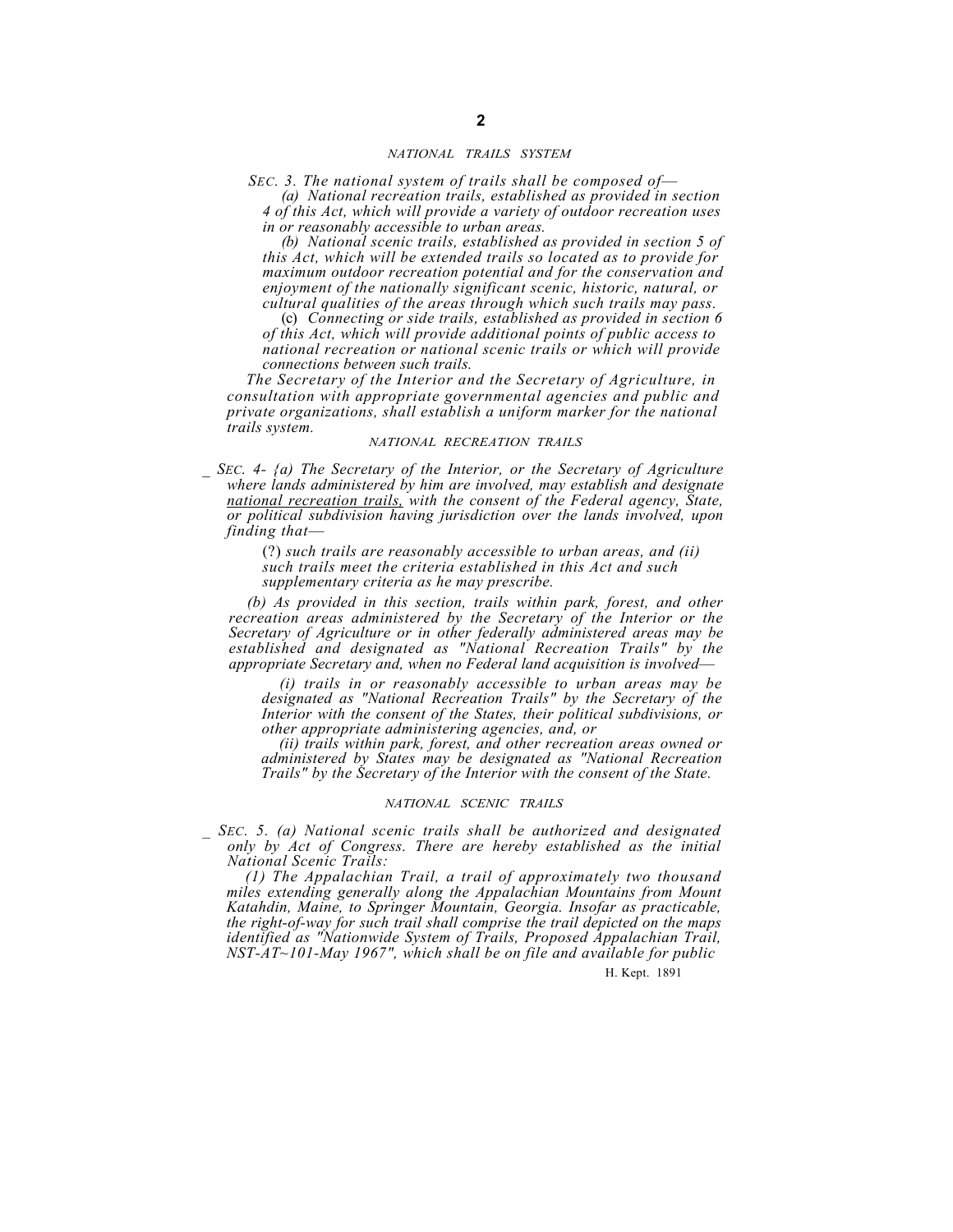*inspection in the office of the Director of the National Park Service. Where practicable, such rights-of-way shall include lands protected for it under agreements in effect as of the date of enactment of this Act, to which Federal agencies and States were parties. The Appalachian Trail shall be administered primarily as a footpath by the Secretary of the Interior, in consultation with the Secretary of Agriculture.*

*{2) The Pacific Crest Trail, a trail of approximately two thousand three hundred fifty miles, extending from the Mexican-California border northward generally along the mountain ranges of the west coast states to the Canadian-Washington border near Lake Boss, following the route as generally depicted on the map, identified as "Nationwide System of Trails, Proposed Pacific Crest Trail, NST-PC-103-May 1967" which shall be on file and available for public inspection in the office of the Chief of the Forest Service. The Pacific Crest Trail shall be administered by the Secretary of Agriculture, in consultation with the Secretary of the Interior*

*(8) The Secretary of the Interior shall establish an advisory council for the Appalachian National Scenic Trail, and the Secretary of Agriculture shall establish an advisory council for the Pacific Crest National Scenic Trail. The appropriate Secretary shall consult with such council from time to time with respect to matters relating to the trail, including the selection of rights-of-way, standards of the erection and maintenance of markers along the trail, and the administration of the trail. The members of each advisory council, which shall not exceed thirty-five in number, shall serve without compensation or expense to the Federal Government for a term of five years and shall be appointed by the appropriate Secretary as follows:*

*(i) A member appointed to represent each Federal department or independent agency administering lands through which the trail route passes and each appointee shall be the person designated by the head of such department or agency;*

(ii) *A member appointed to represent each State through which the trail passes and such appointments shall be made from recommendations of the Governors of such States;*

*(iii) One or more members appointed to represent private organizations, including landowners and land users, that, in the opinion of the Secretary, have an established and recognized interest in the trail and such appointments shall be made from recommendations of the heads of such organizations: Provided, That the Appalachian Trail Conference shall be represented by a sufficient number of persons to represent the various sections of the country through which the Appalachian Trail passes; and*

*(iv) The Secretary shall designate one member to be chairman and shall fill vacancies in the same manner as the original appointment.*

*(b) The Secretary of the Interior, and the Secretary of Agriculture where lands administered by him are involved, shall make such additional studies as are herein or may hereafter be authorized by the Congress for the purpose of determining the feasibility and desirability of designating other trails as national scenic trails. Such studies shall be made in consultation with the heads of other Federal agencies administering lands through which such additional proposed trails would pass and in cooperation with interested interstate, State, and local governmental agencies,*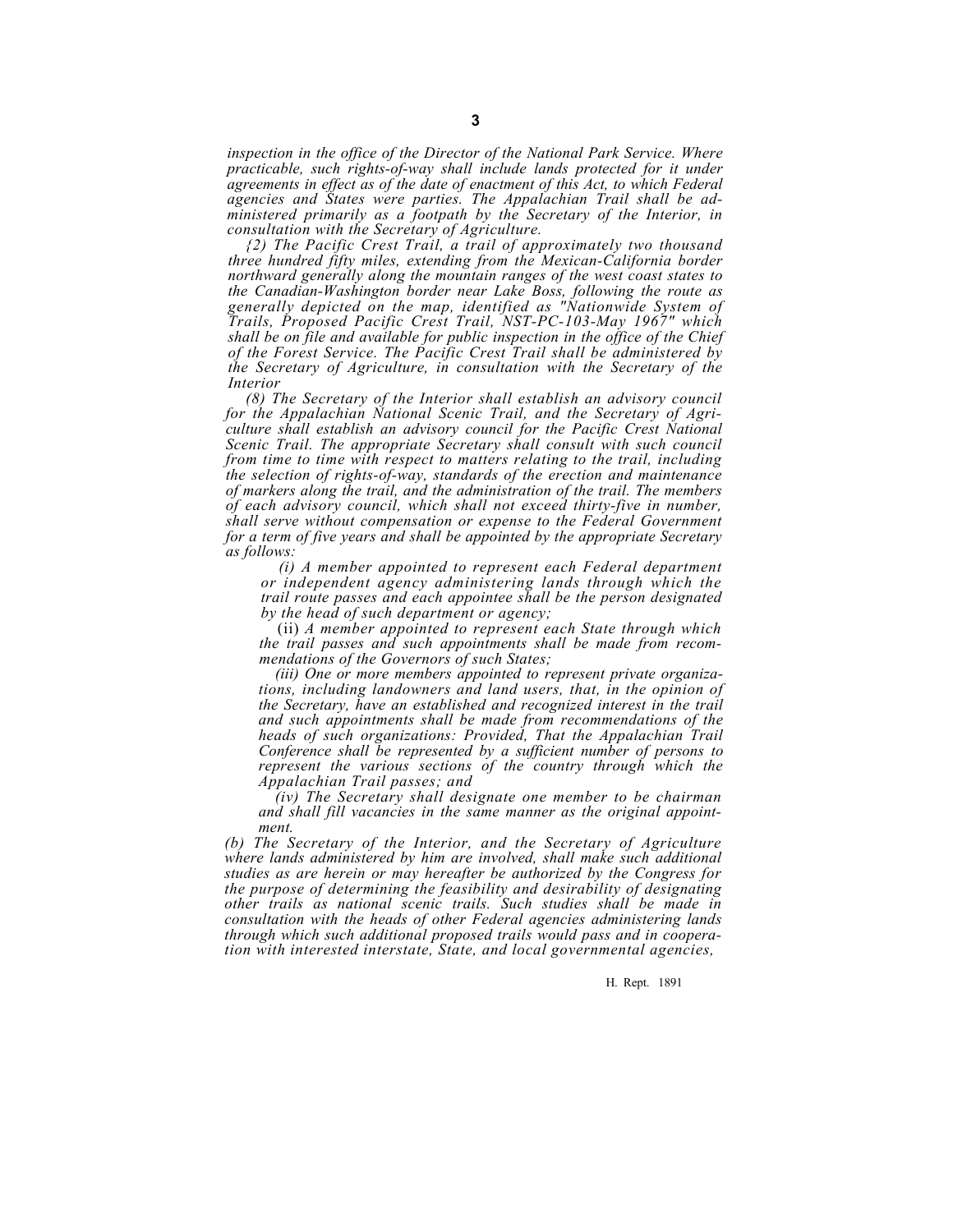*public and private organizations, and landowners and land users concerned. When completed, such studies shall be the basis of appropriate proposals for additional national scenic trails which shall be submitted from time to time to the President and to the Congress. Such proposals shall be accompanied by a report, which shall be printed as a House or Senate document, showing among other things*— *(1) the proposed route of such trail (including maps and illus* 

*trations) ;* 

*(2) the areas adjacent to such trails, to be utilized for scenic, historic, natural, cultural, or developmental, purposes;* 

*(3) the characteristics which, in the judgment of the appropriate Secretary, make the proposed trail worthy of designation as a national scenic trail;* 

*(4) the current status of land ownership and current and potential use along the designated route;* 

*(5) the estimated cost of acquisition of lands or interest in lands, If any;* 

*(6) the plans for developing and maintaining the trail and the cost thereof;* 

*(7) the proposed Federal administering agency (which, in the case of a national scenic trail wholly or substantially within a national forest, shall be the Department of Agriculture);* 

*(8) the extent to which a State or its political subdivisions and public and private organizations might reasonably be expected to participate in acquiring the necessary lands and in the administra tion thereof; and* 

*(9) the relative uses of the lands involved, including: the number of anticipated visitor-days for the entire length of, as well as for segments of, such trail; the number of months which such trail, or segments thereof, will be open for recreation purposes; the economic and social benefits which might accrue from alternate land uses; and the estimated man-years of civilian employment and expenditures expected for the purposes of maintenance, supervision, and regula tion of such trail.* 

 *(c) The following routes shall be studied in accordance with the objectives outlined in subsection (b) of this section?*

*(1) Continental Divide Trail, a three-thousand-one-hundred-mile trail extending from near the Mexican border in southwestern New Mexico northward generally along the Continental Divide to the Canadian border in Glacier National Park.*

*(2) Potomac Heritage Trail, an eight-hundred-and-twenty-five-mile trail extending generally from the mouth of the Potomac River to its sources in Pennsylvania and West Virginia, including the one-hundredand-seventy-mile Chesapeake and Ohio Canal towpath.*

*(3) Old Cattle Trails of the Southwest from the vicinity of San Antonio, Texas, approximately eight hundred miles through Oklahoma via Baxter Springs and Chetopa, Kansas, to Fort Scott, Kansas, including the Chisholm Trail, from the vicinity of San Antonio or Cuero, Texas, approximately eight hundred miles north through Oklahoma to Abilene, Kansas.* 

*(4) Lewis and Clark Trail, from Wood River, Illinois, to the Pacific Ocean in Oregon, following both the outbound and inbound routes of the Lewis and Clark Expedition.*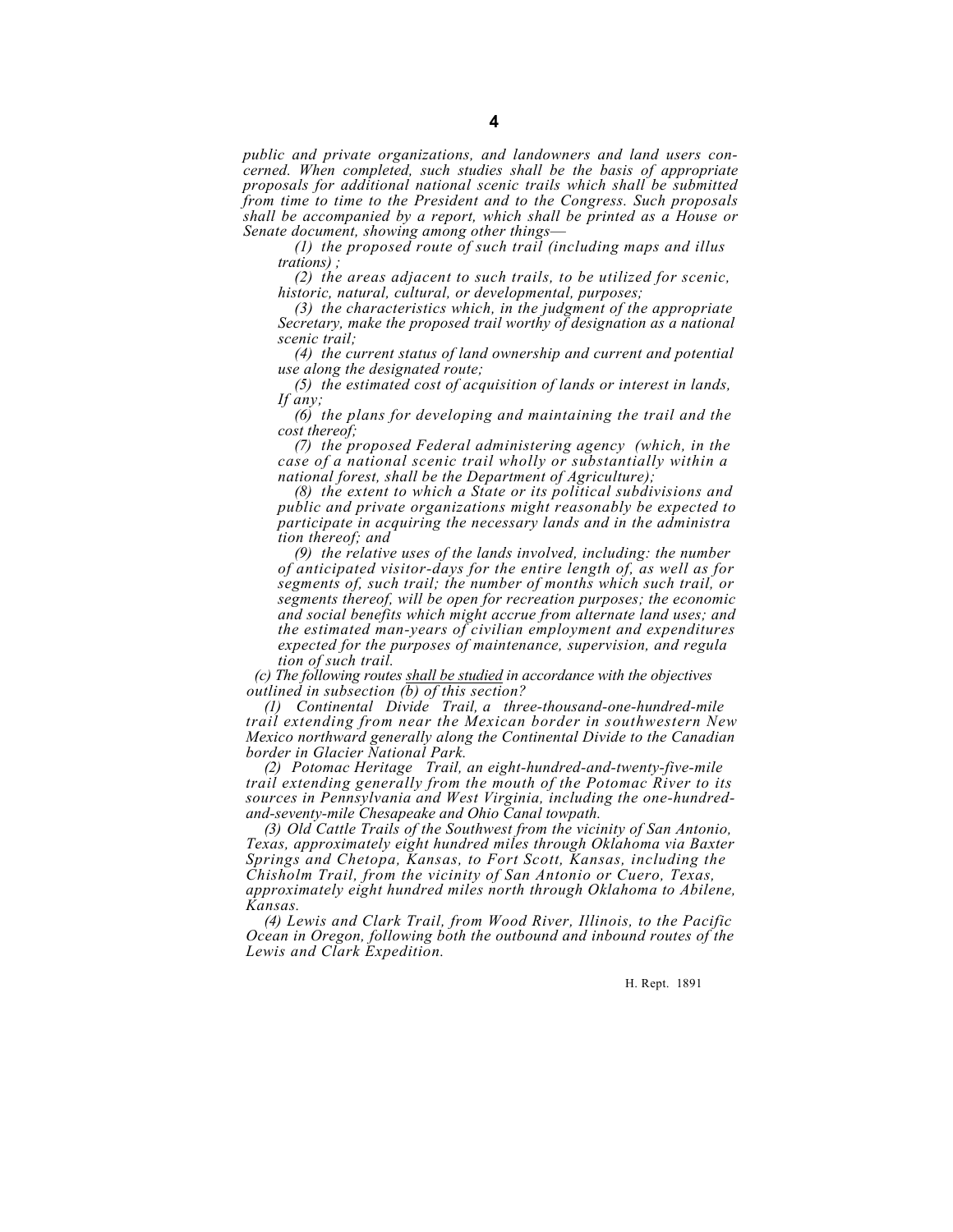(5) Natchez Trace, from Nashville, Tennessee, approximately six<br>hundred miles to Natchez, Mississippi.<br>(6) North Covntry Trail, from the Appalachian Trail in Vermont,<br>approximately three thousand two hundred miles through

*New York, Pennsylvania, Ohio, Michigan, Wisconsin, and Minnesota, to the Lewis and Clark Trail in North Dakota.* 

(7) Kittanning Trail from Shirleysburg in Huntingdon County to<br>Kittanning, Armstrong County, Pennsylvania.<br>(8) Oregon Trail, from Independence, Missouri, approximately two<br>thousand miles to near Fort Vancouver, Washington.

(10) Long Trail, extending two hundred and fifty-Jive miles from the<br>Massachusetts border northward through Vermont to the Canadian border.<br>(11) Mormon Trail, extending from Nauvoo, Illinois, to Salt Lake<br>City, Utah, throu

*Mount Pisgah, Iowa, through Kansas, Colorado, New Mexico and Ari-*<br>zona to Los Angeles, California.

*zona to Los Angeles, California. (14) El Camino Real from Si. Augustine to San Mateo, Florida, approximately 20 miles along the southern boundary of the St. Johns River from Fort Caroline National Memorial to the St. Augustine National Park Monument.* 

#### *CONNECTING AND SIDE TRAILS*

SEC. 6. Connecting or side trails within park, forest, and other recreation areas administered by the Secretary of the Interior or Secretary of Agriculture may be established, designated, and marked as components of a nati lands administered by interstate, Stale, or local governmental agencies<br>with their consent: Provided, That such trails provide additional points<br>of public access to national recreation or scenic trails.

#### *ADMINISTRATION AND DEVELOPMENT*

SEC. 7. (a) Pursuant to section  $5(a)$ , the appropriate Secretary shall select the rights-of-way for National Scenic Trails and shall publish notice thereof in the Federal Register, together with appropriate maps and descr *each segment of the National Trails System shall be designed to harmonize with and complement any established multiple-use plans for that specific area in order to insure continued maximum benefits from the land. The location and width of such rights-of-way across Federal lands under the jurisdiction of another Federal agency shall be by agreement between the head of that agency and the appropriate Secretary. In selecting rights-of-way for trail purposes, the Secretary shall obtain the advice and assistance of the States, local governments, private organizations, and landowners and land users concerned.*

*(b) After publication of notice in the Federal Register, together with appropriate maps and descriptions, the Secretary charged with the*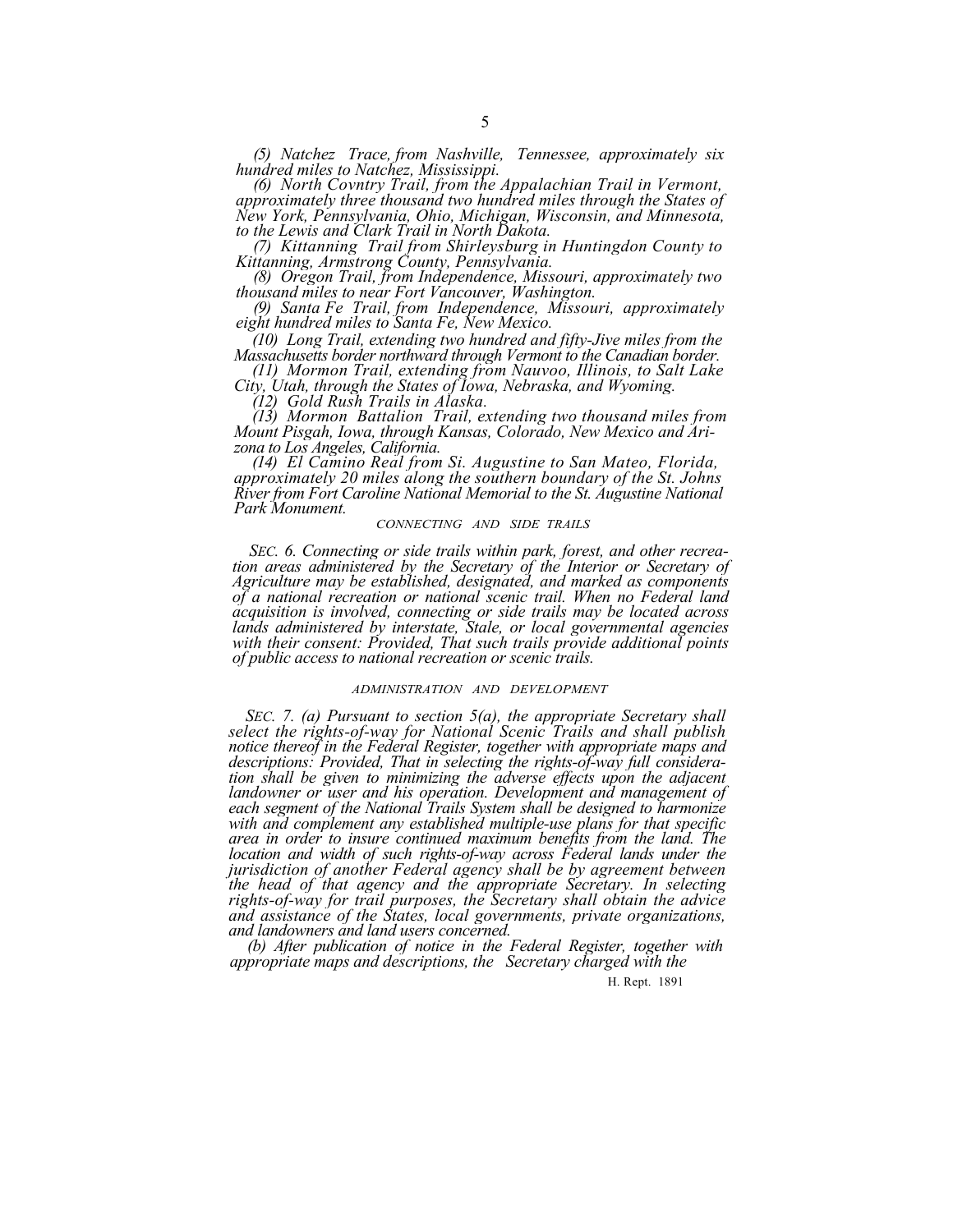*administration of a national scenic trail may relocate segments of a national scenic trail right-of-way, with the concurrence of the head of the Federal agency having jurisdiction over the lands involved, upon a determination that: (i) such a relocation is necessary to preserve the purposes for which the trail was established, or (ii) the relocation is necessary to promote a sound land management program in accordance with established multiple-use principles: Provided, That a substantial relocation of the rights-of-way for such trail shall be by Act of Congress.*

(c) *National scenic trails may contain campsites, shelters, and relatedpublic-use facilities. Other uses along the trail, which will not substantially interfere with the nature and purposes of the trail, may be permitted by the Secretary charged with the administration of the trail. Reasonable efforts shall be made to provide sufficient access opportunities to such trails and to the extent practicable, efforts shall be made to avoid activities incompatible with the purposes for which such trails were established. The use of motorized vehicles by the general public along any national scenic trail shall be prohibited and nothing in this Act shall be construed as authorizing the use of motorized vehicles within the natural and historical areas of the national park system, the national wildlife refuge system, the national wilderness preservation system where they are presently prohibited or on other Federal lands where trails are designated as being closed to such use by the appropriate Secretary: Provided, That the Secretary charged with the administration of such trail shall establish regulations which shall authorize the use of motorized vehicles when, in his judgment, such vehicles are necessary to meet emergencies or to enable adjacent landowners or kind users to have reasonable access to their lands or timber rights: Pro vided further, That private lands included in the national recreation or scenic trails by cooperative agreement of a landowner shall not preclude such owner from using motorized vehicles on or across such trails or ad jacent lands from time to time in accordance with regulations to be estab lished by the appropriate Secretary. The Secretary of the Interior and the Secretary of Agriculture, in consultation with appropriate governmental agencies and public and private organizations, shall establish a uniform marker, including thereon an appropriate and distinctive symbol for each national recreation and scenic trail. Where the trails cross lands admin istered by Federal agencies such markers shall be erected at appropriate points along the trails and maintained by the Federal agency administering the trail in accordance with standards established by the appropriate Secretary and where the trails cross non-Federal lands, in accordance with written cooperative agreements, the appropriate Secretary shall provide such uniform markers to cooperating agencies and shall require such agencies to erect and maintain them in accordance with the standards established.*

*(d) Within the exterior boundaries of areas under their administration that are included in the right-of-way selected for a national recreation or scenic trail, the heads of Federal agencies may use lands for trail pur poses and may acquire lands or interests in lands by written cooperative agreement, donation, purchase with donated or appropriated funds or exchange: Provided, That not more than twenty-five acres in any one mile may be acquired without the consent of the owner.* 

*(e) Where the lands included in a national scenic trail right-of-way are outside of the exterior boundaries of federally administered areas, the Secretary charged with the administration of such trail shall encourage*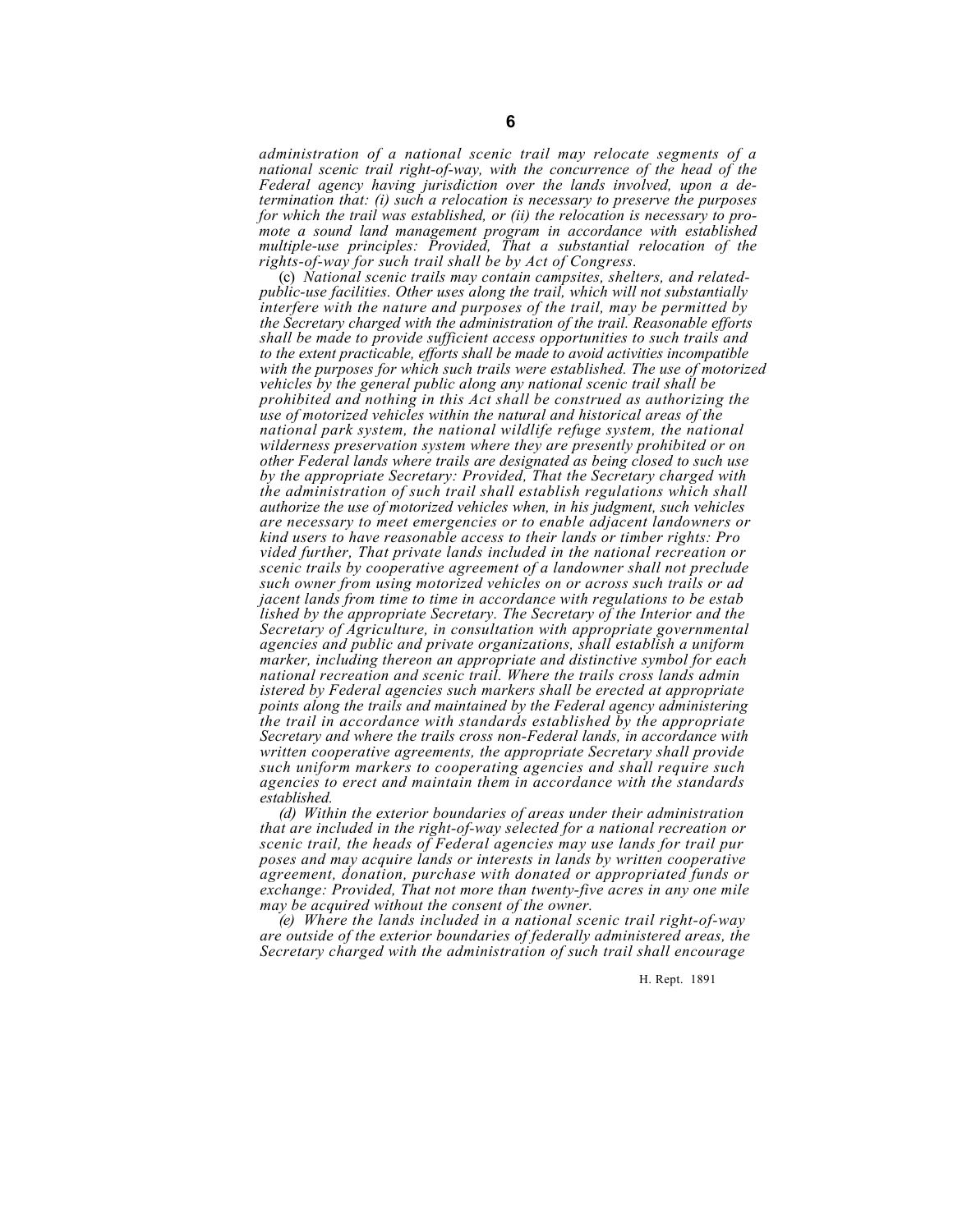*the States or local governments involved (1) to enter into written cooperative agreements with landowners, 'private organizations, and individuals to provide the necessary trail right-of-way, or (2) to acquire such lands or interests therein to be utilized as segments of the national scenic trail: Provided, That if the State or local governments fail to enter into such written cooperative agreements or to acquire such lands or interests therein*  within two years after notice of the selection  $q$  the right-of-way is pub*lished, the appropriate Secretary may ii) enter into such agreements with landowners, States, local governments, private organizations, and individuals for the use of lands for trail purposes, or (ii) acquire private lands or interests therein by donation, purchase with donated or appropriated funds or exchange in accordance with the provisions of subsection (g) of this section. The lands involved in such rights-of-way should be acquired in fee, if other methods of public control are not sufficient to assure their use for the purpose for which they are acquired: Provided, That if the Secretary charged with the administration of such trail permanently relocates the right-of-way and disposes of all title or interest in the land, the original owner, or his heirs or assigns, shall be offered, by notice given at the former owner's last known address, the right of first refusal at the fair market price.*

(/) *The Secretary of the Interior, in the exercise of his exchange authority, may accept title to any non-Federal property within the right-ofway and in exchange therefor he may convey^ to the grantor of such property any federally owned property under his jurisdiction which is located in the State wherein such property is located and which he classifies as suitable for exchange or other disposal. The values of the properties so exchanged either shall be approximately equal, or if they are not approximately equal the values shall be equalized by the payment of cash to the grantor or to the Secretary as the circumstances require. The Secretary of Agriculture, in the exercise of his exchange authority, may utilize authorities and procedures available to him in connection with exchanges of national forest lands.*

*(g) The appropriate Secretary may utilize condemnation proceedings without the consent of the owner to acquire private lands or interests therein pursuant to this section only in cases, where in his judgment, all reasonable efforts to acquire such lands or interests therein by negotiation have failed, and in such cases he shall acquire only such title as, in his judgment, is reasonably necessary to provide passage across such lands: Provided, That condemnation proceedings may not be utilized to acquire fee title or lesser interests to more than twenty-five acres in any one mile and when used such authority shall be limited, to the most direct or practicable connecting trail right-of-way: Provided further, That condemnation is prohibited with respect to all acquisition of lands or interest in lands for the purposes of the Pacific Crest Trail. Money appropriated for Federal purposes from the land and water conservation fund shall, without prejudice to appropriations from other sources, be available to Federal departments for the acquisition of lands or interests in lands for the purposes of this Act.*

*(h) The Secretary charged with the administration 'of a national recreation or scenic trail shall provide for the development and maintenance of such trails within federally administered areas and shall cooperate with and encourage the States to operate, develop, and maintain portions of such trails which are located outside the boundaries of federally administered areas. When deemed to be in the public interest, such Secretary may*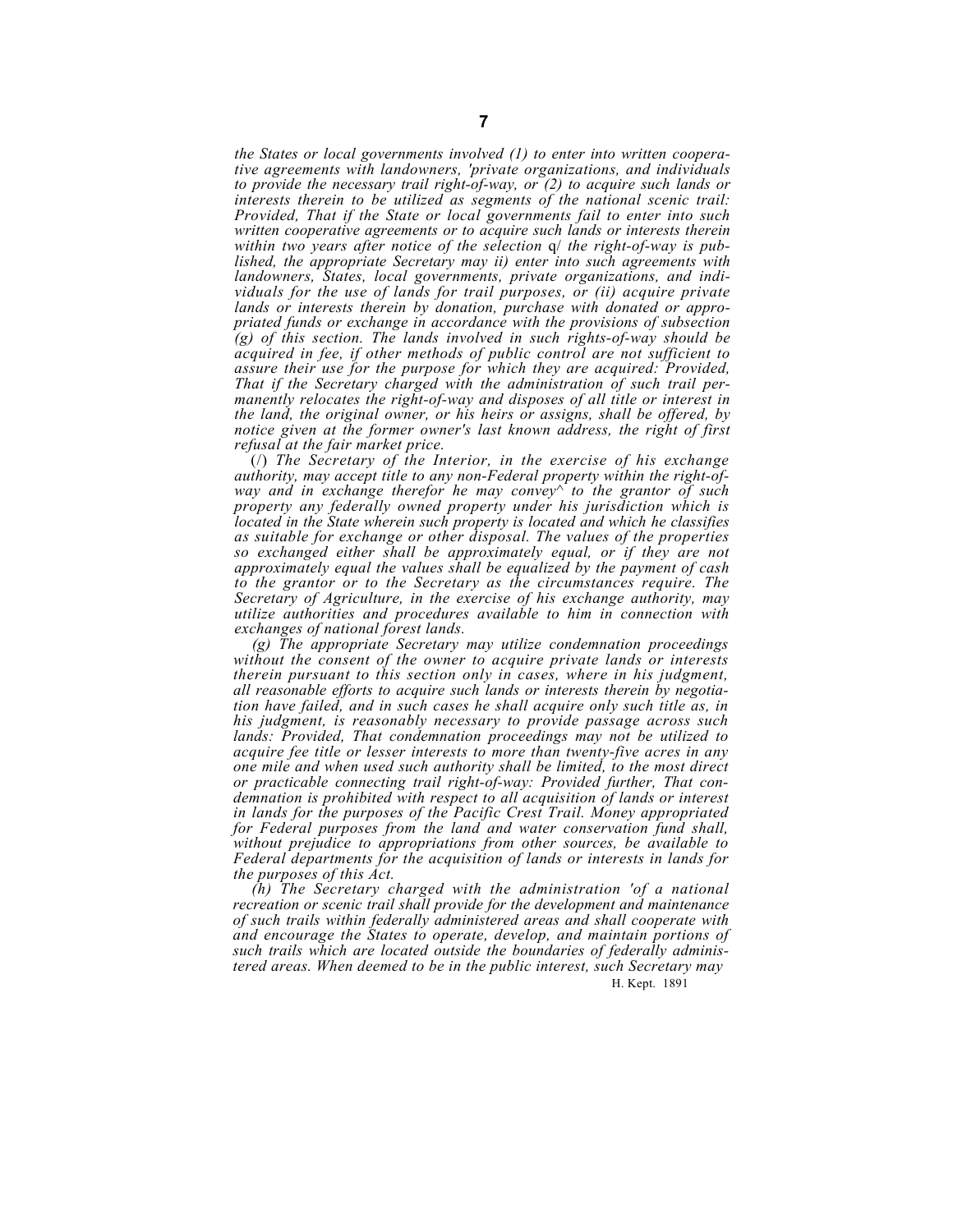*enter written cooperative agreements with the States or their political subdivisions, landowners, private organizations, or individuals to operate, develop, and maintain any portion of a national scenic trail either within or outside a federally administered area.*

*Whenever the Secretary of the Interior makes any conveyance of land under any of the public land laws, he may reserve a right-of-way for trails to the extent he deems necessary to carry out the purposes of this Act.*

*(i) The appropriate Secretary, with the concurrence of the heads of any other Federal agencies administering lands through which a national recreation or scenic trail passes, and after consultation with the States, local governments, and organizations concerned, may issue regulations, which may be revised from time to time, governing the use, protection, management, development, and administration of trails of the national trails system. In order to maintain good conduct on and along the trails located within federally administered areas and to provide for the proper government and, protection of such trails, the Secretary of the Interior and the Secretary of Agriculture shall prescribe and publish such uniform regulations as they deem necessary and any person who violates such regulations shall be guilty of a misdemeanor, and may be punished by a fine of not more than \$500, or by imprisonment not exceeding six months, or by both such fine and imprisonment.*

## *STATE AND METROPOLITAN AREA TRAILS*

*SEC. 8. (a) The Secretary of the Interior is directed to encourage States to consider, in their comprehensive statewide outdoor recreation plans and proposals for financial assistance for State and local projects submitted pursuant to the Land and Water Conservation Fund Act, needs and opportunities for establishing park, forest, and other recreation trails on lands owned or administered by States, and recreation trails on lands in or near urban areas. He is further directed, in accordance with the authority contained in the Act of May 28,1968 (77 Stat. 49), to encourage States, political subdivisions, and private interests, including nonprofit organizations, to establish such trails.*

*(b) The Secretary of Housing and Urban Development is directed, in administering the program of comprehensive urban planning and assist ance under section 701 of the Housing Act of 1954, to encourage the planning of recreation trails in connection with the recreation and trans portation planning for metropolitan and other urban areas. He is further directed, in administering the urban open-space program under title VII of the Housing Act of 1961, to encourage such recreation trails.* 

*(c) The Secretary of Agriculture is directed, in accordance with authority vested in him, to encourage States and local agencies and private interests to establish such trails.* 

*(d) Such trails may be designated and suitably marked as parts of the nationwide system of trails by the States, their political subdivisions, or other appropriate administering agencies with the approval of the Secre tary of the Interior.* 

## *RIGHTS-OF-WAY AND OTHER PROPERTIES*

*SEC. 9. (a) The Secretary of the Interior or the Secretary of Agriculture as the case may be, may grant easements and rights-of-way upon, over, under, across, or along any component of the national trails system in*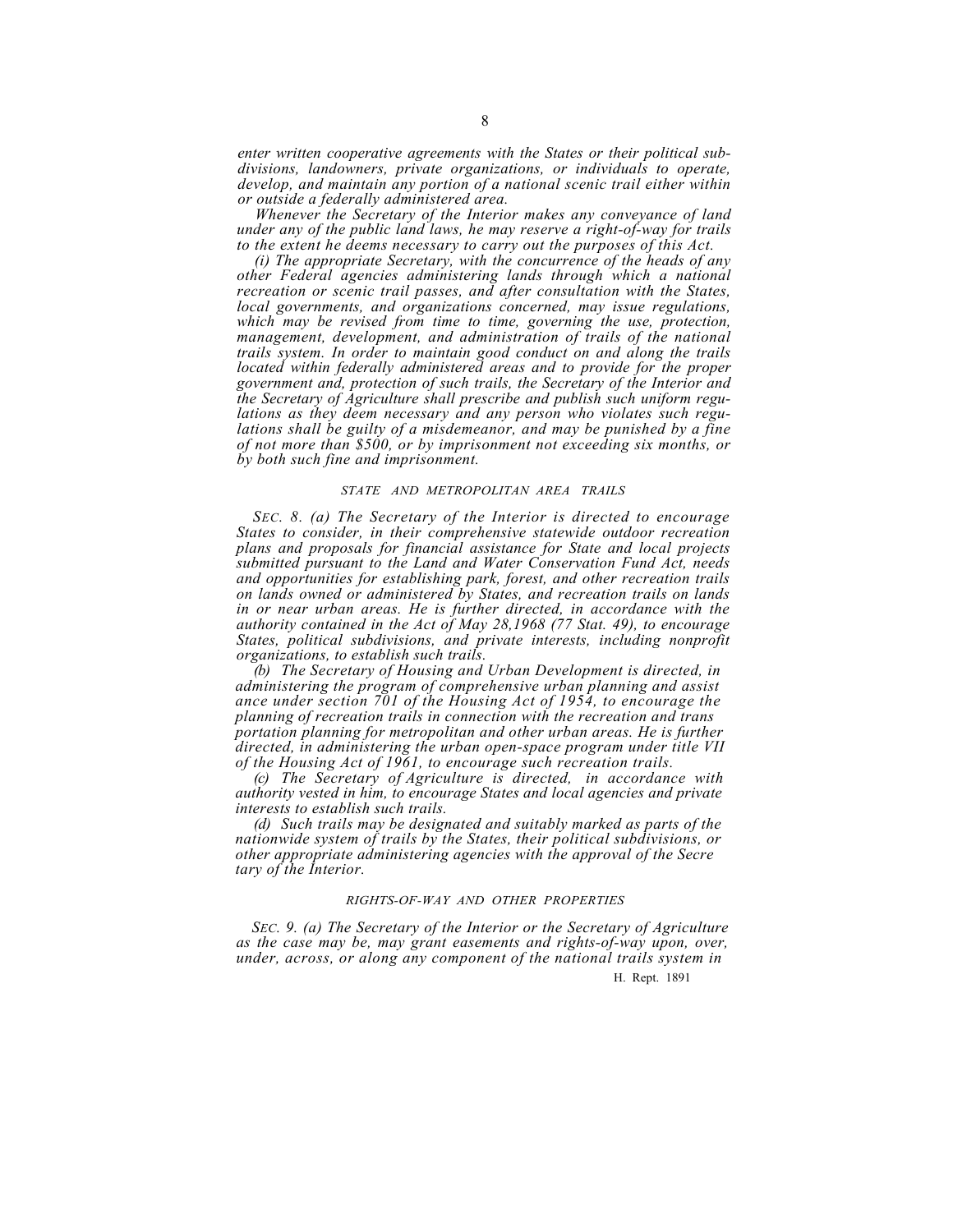*accordance with the laws applicable to the national park system and the national forest system, respectively: Provided, That any conditions contained in such easements and rights-of-way shall be related to the policy and purposes of this Act.*

*(b) The Department of Defense, the Department of Transportation, the Interstate Commerce Commission, the Federal Communications Commission, the Federal Power Commission, and other Federal agencies having jurisdiction or control over or information concerning the use, abandonment, or disposition of roadways, utility rights-of-way, or other properties which may be suitable for the purpose of improving or expand*ing the national trails system shall cooperate with the Secretary of the *Interior and the Secretary of Agriculture in order to assure, to the extent practicable, that any such properties having values suitable for trail purposes may be made available for such use.*

#### *AUTHORIZATION OF APPROPRIATIONS*

*SEC. 10. There are hereby authorized to be appropriated for the acquisition of lands or interests in lands not more than \$5,000,000 for the Appalachian National Scenic Trail and not more than \$500,000 for the Pacific Crest National Scenic Trail.* And the House agree to the same.

That the Senate recede from its disagreement to the amendment of the House to the title of the bill.<br>WAYNE N. ASPINALL,

ROY A. TAYLOR,<br>HAROLD T. JOHNSON,<br>JOHN P. SAYLOR, JOB<br>SKUBITZ, Managers on the Part of the House. HENRY M. JACKSON, FRANK E. MOSS, GAYLORD NELSON, LEN B.<br>JORDAN, CLIFFORD B. HANSEN, Managers on the Part of the Senate.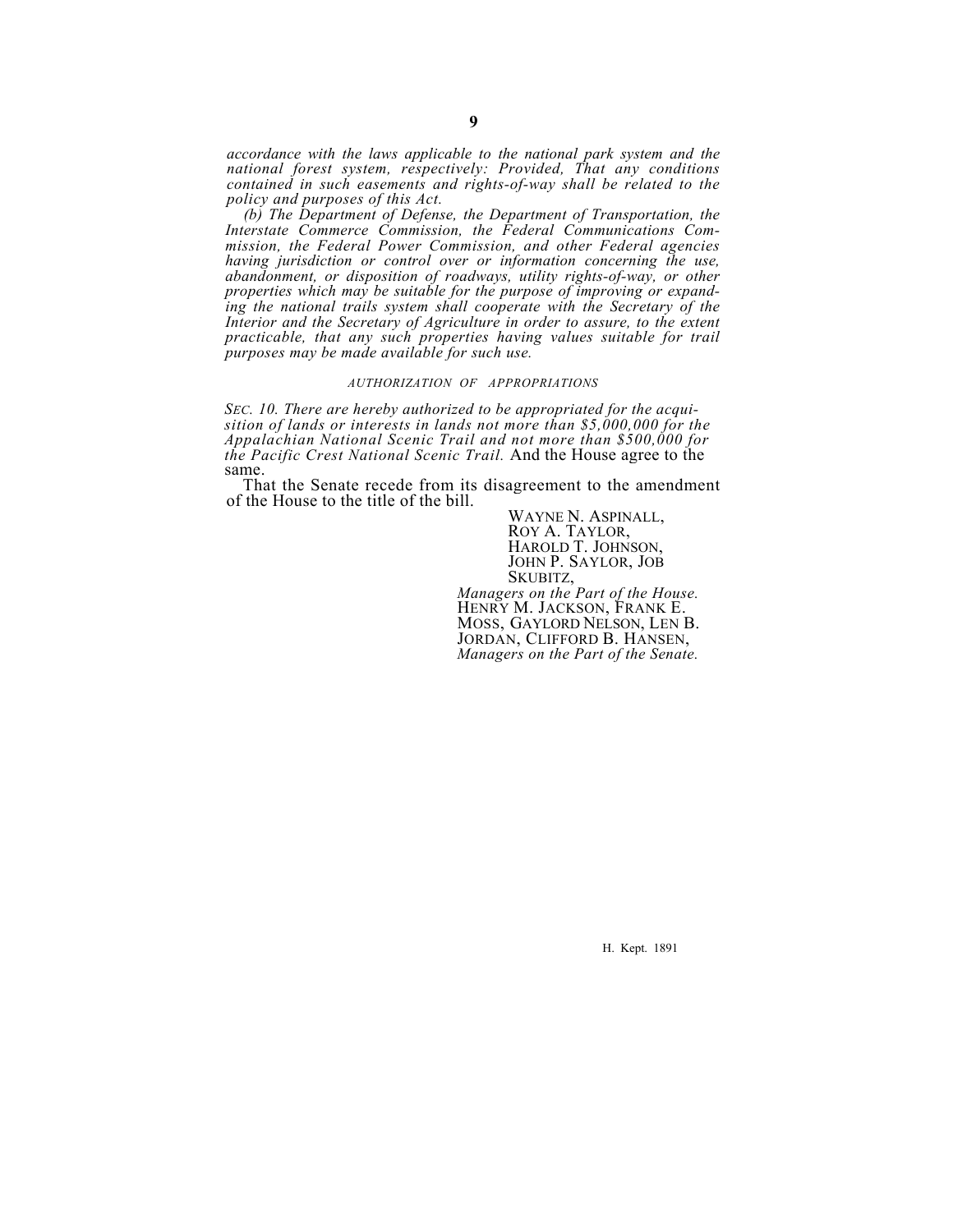# STATEMENT OF THE MANAGERS ON THE PART OF THE **HOUSE**

The managers on the part of the House on the disagreeing votes of the two Houses on the amendment of the House to the bill, S. 827, to establish a nationwide system of trails, and for other purposes, submit this statement in explanation of the effect of the language recom-<br>mended and adopted in the accompanying conference report.

The committee of conference adopted the form of the House language. The differences between the language of the House amendment and the language agreed to in conference are explained herein along with other matters involved in the legislation which warrant

comment or require clarification. The House amendment emphasized the establishment and develop- ment of recreation trails in or near urban areas where the demand for recreation opportunities is the greatest. The Senate version of the bill provided for park, forest, and other recreation trails which would help meet these same recreation needs. In adopting the basic language of the House, the conference committee reaffirms the importance attributed to the development of these trails near our cities; however, it does not preclude the designation of other suitable recreation trails as national recreation trails if they are somewhat more remotely

located.<br>Another important objective of the two bills was to encourage the establishment and development of national scenic trails. Although the House amendment provided for the immediate authorization of the Appalachian Trail as the initial national scenic trail, the Senate version of the bill called for the Pacific Crest Trail, the Potomac Heritage Trail, and the northern sector of the Continental Divide Trail to be designated as national scenic trails, as well. The conference committee adopted language authorizing the immediate establish- ment of the Appalachian National Scenic Trail, to be administered by the Secretary of the Interior, and the Pacific Crest National Scenic Trail, to be administered by the Secretary of Agriculture.

Other trails are to be studied for possible future authorization by Congress as national scenic trails. The conference committee adopted Congress as national scenic trails. The conference committee adopted the House amendment which requires prior authorization for the comprehensive studies to be undertaken and authorized the study of the 14 trails listed in the recommended bill. Under the Senate version of the bill, the nature of the studies to be undertaken was not to the Congress, as was the case in the House amendment which the conference committee adopted.

The House amendment provided that land acquisition for the pur-<br>poses of national scenic trails should be limited to no more than 25 acres in any one mile and, where the use of condemnation would be required, it provided that only such title as would be reasonably necessary to provide passage across the disputed lands would be

**(10)**

H Kept. 1S01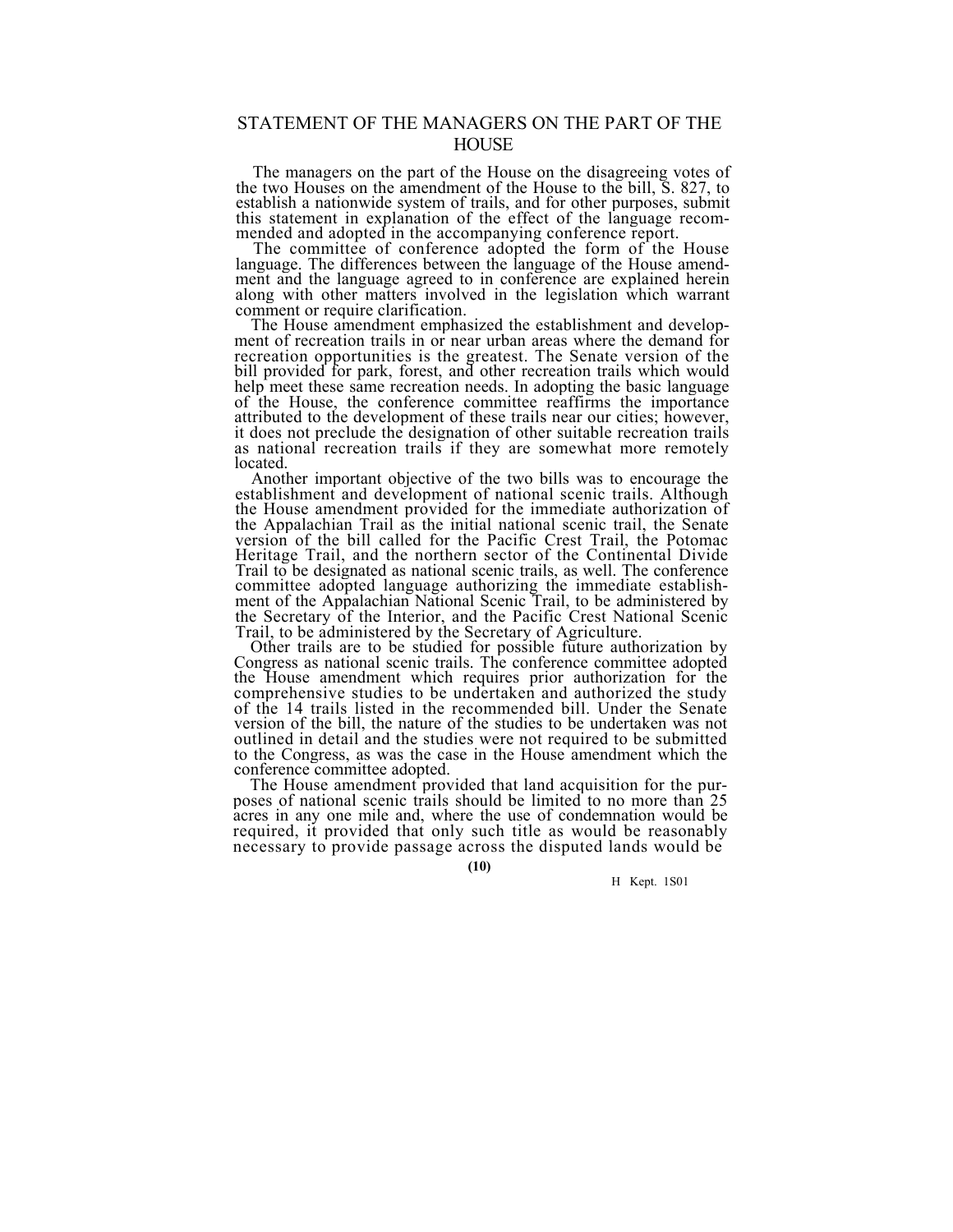authorized. The intent of that language was to limit the use of condemnation to those cases where no reasonable or suitable alter location of the trail, as determined by the Secretary, would be adequate to maintain the continuity of the trail. Comparable provisions of Senate version of the bill provided that 50 acres of land per could be acquired; however, fee acquisition, without the owner consent, was limited to no more than 25 acres per mile. In addition, the Senate language would have prohibited the use of condemnation where 60 percent of the lands within a trail area is publicly owned. In resolving these differences, the conference committee adopted the House language with an amendment prohibiting, absolutely, the use of condemnation insofar as the acquisition of lands for the Pacific

land in that area is already publicly owned.<br>Both the House and Senate versions of the bill prohibited the use of motorized vehicles by the general public on national scenic trails;<br>however, they both attempted to deal wit scenic trails to "reasonable crossings", as provided by the Senate language, the conference committee adopted the House amendment which authorizes the appropriate Secretaries to promulgate reasonable regulations to govern the use of motorized vehicles on or across the national scenic trails under specified conditions. Horseback riding is not prohibited on the scenic trails, as a general rule; and the riding is not prohibited on the scenic trails, as a general rule; and the language stating that the Appalachian Trail is to be administered "primarily as a footpath" is not to be construed as prohibiting horseback riding on the segments of that trail where it is presently an accepted and customary recreation use. Unlike the scenic trails, the recreation trails may be established and developed for particular recreation uses. Under the language recommended by the conference recreation uses. Under the language recommended by the conference committee, appropriate areas might be developed as bicycle trails, jogging trails, "tote goat" trails, bridle paths, or strolling paths or some reasonable combination of such uses. The aim of recreation trails is to satisfy a variety of recreation interests primarily at locations

The House amendment included a provision authorizing the Secretaries to grant easements and rights-of-way upon, over, under, across, or along any component of the national trails system in accordance with the laws applicable to national park and forest lands. Such easements or rights-of-way were required to be related to the policy and purposes of this legislation and not based upon existing regulations relating to power transmission line rights-of-way. The Senate version of the bill was silent on this matter, but the conference committee adopted an amended version of the House language which requires that any conditions placed upon applicants for an easement or right- of-way with respect to a component of the national trails system must be related to the p

The Senate version of the bill authorized an appropriation of \$10,000,000 for land acquisition for the first 5 years for the four national scenic trails which it would have established. Comparatively, the House amendment authorized \$5,000,000 for land acquisition for the Appalachian Trail. In light of the amendments adopted by the conference committee, the recommended provision authorizes a total of \$5,500,000 for land acquisition for the Appalachian and Pacific Crest Trails.